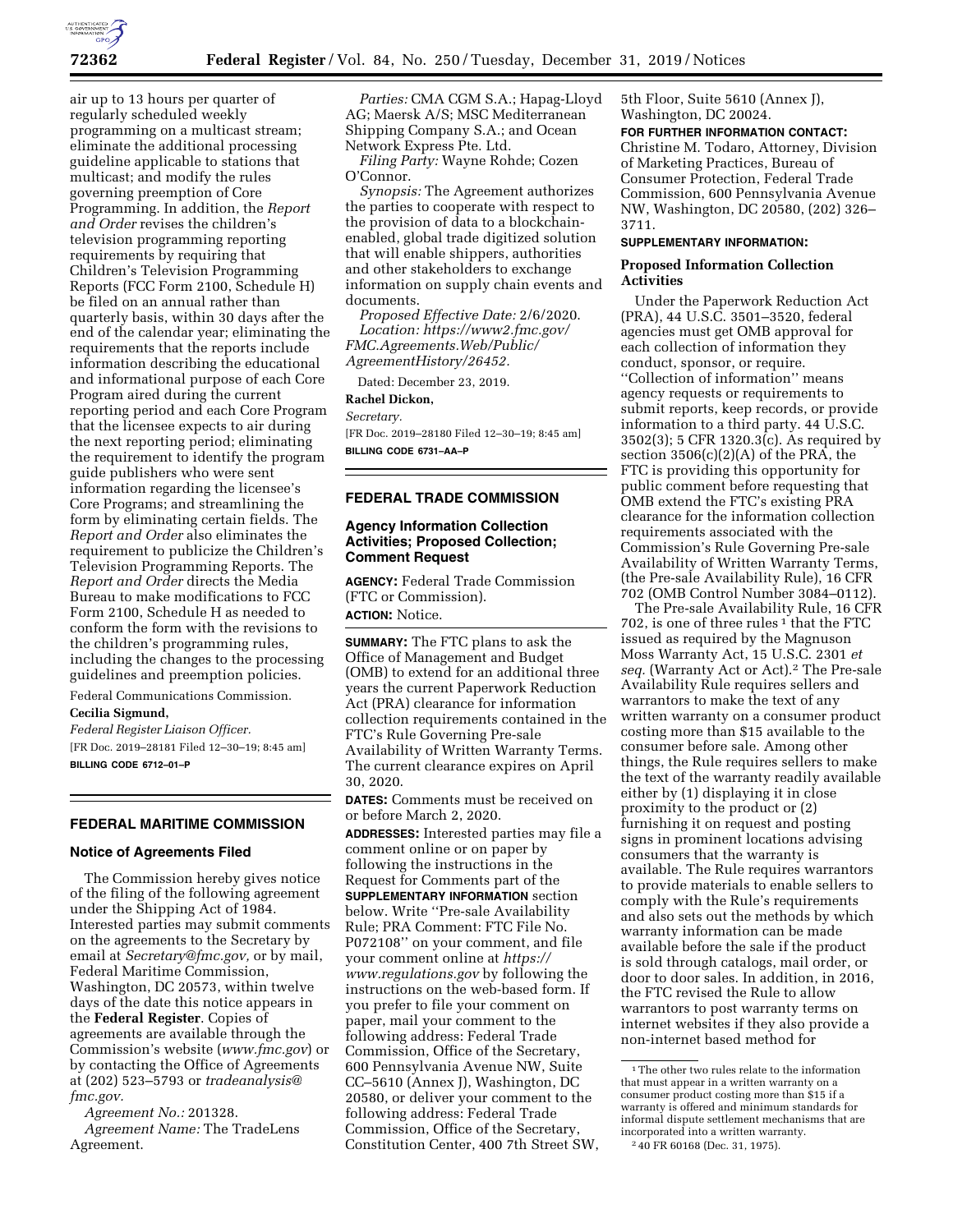consumers to obtain the warranty terms and satisfy certain other conditions.3 The revised Rule also allows certain sellers to display warranty terms presale in an electronic format if the warrantor has used the online method of disseminating warranty terms.

### **Burden Statement**

*Total annual hours burden:*  3,069,314.

In its 2016 submission to OMB, FTC staff estimated that the information collection burden of making the disclosures required by the Pre-sale Availability Rule was approximately 2,823,803 hours per year. Although there has been no change in the Rule's information collection requirements since 2016, staff has adjusted slightly downward its previous estimate of the number of manufacturers subject to the Rule based on recent Census data. From that, staff now estimates that there are approximately 742 large manufacturers and 30,287 small manufacturers subject to the Rule.4 In addition, staff has adjusted slightly upward its previous estimate of number of retailers subject to the Rule based on recent Census data. There are now an estimated 8,628 large retailers and 566,549 small retailers impacted by the Rule.<sup>5</sup> These estimates likely overstate the number of manufacturers and retailers because some of the included manufacturers and retailers may make and sell products that are not covered by the Rule.

In September 2016, the FTC approved amendments to the Pre-sale Availability Rule, which became effective on October 17, 2016.6 Under the amendments, warrantors may display warranty terms online and provide information to consumers to obtain those terms via non-internet means. The amendments also allow sellers to provide pre-sale warranty terms electronically or conventionally if the warrantor has chosen to display its warranty terms online. Sellers of warranted goods for which the warrantor has chosen the online method may incur a slightly increased burden because the seller will have to ensure it provides consumers a method of reviewing the warranty terms both prior to and at the point of sale. That burden, however, should be minimal, given that the warrantor will have to make the warranty terms available on an internet website, and given the provision

requiring the warrantor to supply a hard copy of the warranty terms, promptly and free of charge, in response to a seller's or a consumer's request. In addition, any burden on sellers could be offset by sellers having additional flexibility to make pre-sale warranty terms available to consumers electronically.

Therefore, staff continues to estimate that large retailers spend an average of 20.8 hours per year and small retailers spend an average 4.8 hours per year to comply with the Rule. Accordingly, the total annual burden for retailers is approximately 2,898,897.6 hours ((8,628 large retailers  $\times$  20.8 burden hours) +  $(566,549 \text{ small relations} \times 4.8 \text{ burden})$ hours)). Staff also estimates that more manufacturers will provide retailers with warranty information in electronic form in fulfilling their obligations under the Rule and thus staff has adjusted the hour burden for manufacturers as it did in its previous submission to OMB. Applying a 20% reduction to its previous estimates, staff now assumes that large manufacturers spend an average of 21.5 hours per year and that small manufacturers spend an average of 5.1 hours per year to comply with the Rule. Accordingly, the total annual burden incurred by manufacturers is approximately 170,416.7 hours ((742 large manufacturers  $\times$  21.5 hours) + (30,287 small manufacturers  $\times$  5.1 hours)).

Thus, the total annual burden for all covered entities is approximately 3,069,314 hours (2,898,897.6 hours for retailers + 170,416.7 hours for manufacturers).

*Total annual labor cost:* \$70,594,222. The work required to comply with the Pre-sale Availability Rule entails a mix of clerical work and work performed by sales associates. Staff estimates that half of the total burden hours would likely be performed by sales associates. At the manufacturing level, this work would entail ensuring that the written warranty is available for every warranted consumer product. At the retail level, this work would entail ensuring that the written warranty is made available to the consumer prior to sale. The remaining half of the work required to comply with the Pre-sale Availability Rule is clerical in nature, *e.g.,* shipping or otherwise providing copies of manufacturer warranties to retailers, along with retailer maintenance of the warranties. Applying a sales associate wage rate of \$24/hour to half of the burden hours and a clerical wage rate of \$22/hour to half of the burden hours, the total annual labor cost burden is approximately \$70,594,222 (1,534,657

hours  $\times$  \$24 per hour) + (1,534,657 hours  $\times$  \$22 per hour).<sup>7</sup>

*Total annual capital or other non labor costs:* De minimis.

The vast majority of retailers and warrantors already have developed systems to provide the information the Rule requires. Compliance by retailers typically entails keeping warranties on file electronically, in binders or otherwise, and posting an inexpensive sign indicating warranty availability. Warrantor compliance under the 2016 amendments entails providing retailers, together with the warranted good, a copy of the warranty or the address of the warrantor's internet website where the consumer can review and obtain the warranty terms, along with the contact information where the consumer may use a non-internet based method to obtain a free copy of the warranty terms. Commission staff believes that, in light of the amendments, annual capital or other non-labor costs will remain de minimis.

### **Request for Comments**

Pursuant to Section 3506(c)(2)(A) of the PRA, the FTC invites comments on: (1) Whether the proposed collection of information is necessary for the proper performance of the functions of the agency, including whether the information will have practical utility; (2) the accuracy of the agency's estimate of the burden of the proposed collection of information, including the validity of the methodology and assumptions used; (3) ways to enhance the quality, utility, and clarity of the information to be collected; and (4) ways to minimize the burden of the collection of information on those who are to respond. All comments must be received on or before March 2, 2020.

You can file a comment online or on paper. For the FTC to consider your comment, we must receive it on or before March 2, 2020. Write ''Pre-sale Availability Rule; PRA Comment: FTC File No. P072108'' on your comment. Postal mail addressed to the Commission is subject to delay due to heightened security screening. As a result, we encourage you to submit your comments online, or to send them to the Commission by courier or overnight service. To make sure that the Commission considers your online comment, you must file it through the *<https://www.regulations.gov>* website by following the instructions on the webbased form. Your comment—including your name and your state—will be

<sup>3</sup> 81 FR 63664–70 (Sept. 15, 2016).

<sup>4</sup>The 2014 estimate was 1,028 large manufacturers and 30,299 small manufacturers subject to the Rule.

<sup>5</sup>The 2014 estimate was 7,745 large retailers and 508,575 small retailers subject to the Rule. 6See footnote 3.

<sup>7</sup>The wage rates are derived from occupational data found in the Bureau of Labor Statistics, Occupational Employment and Wages (May 2018).